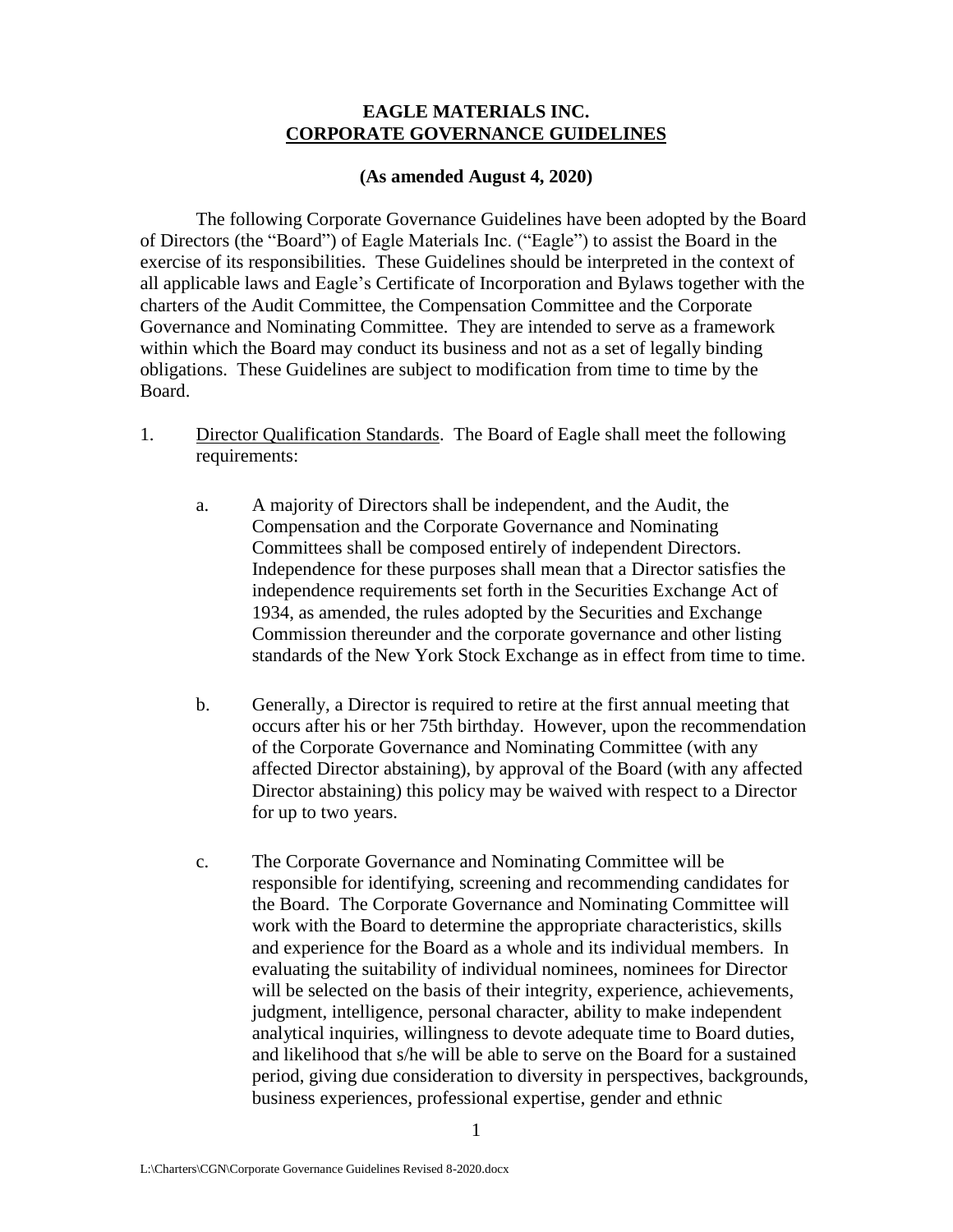background. Subject to its fiduciary duties and applicable laws and regulations, when searching for new Directors, the Corporate Governance and Nominating Committee shall endeavor to identify highly qualified diverse candidates, including women and individuals from minority groups, to include in the pool of candidates from which Director nominees are chosen.

Under Article III, Section 3.1 of the Bylaws, in an uncontested election, each Director shall be elected by a majority vote. The Corporate Governance and Nominating Committee will not recommend for nomination, and the Board will not nominate for Director, any Director candidate unless and until such Director candidate has submitted in writing his or her resignation as a Director, which resignation would be effective upon the Director's failure to receive the required majority vote in any uncontested election and the Board's acceptance of such resignation. If a resignation is not executed by an incumbent Director prior to an election of Directors, it is the policy of the Board that if such Director fails to receive the required majority vote in an uncontested election, he or she shall, promptly after certification of the election results, tender his or her resignation to the Chairman of the Board for consideration by the Board.

- d. Without the prior approval of the Corporate Governance and Nominating Committee, Directors may not serve on the boards of more than four public companies (including the Company). The Chairman of the Board and the Chairman of the Corporate Governance and Nominating Committee shall be consulted by a Director prior to joining another board of directors.
- 2. Director Responsibilities. The business of Eagle is managed under the direction of the Board in accordance with Delaware law. Among the Board's major responsibilities are:
	- a. Selection, compensation and evaluation of the Chief Executive Officer and oversight of succession planning.
	- b. Oversight of processes in place or to be implemented to promote compliance with law and high standards of business ethics.
	- c. Oversight of Eagle's strategic planning.
	- d. Approval of all material transactions and financings.
	- e. Using its experience to advise management on major issues facing Eagle.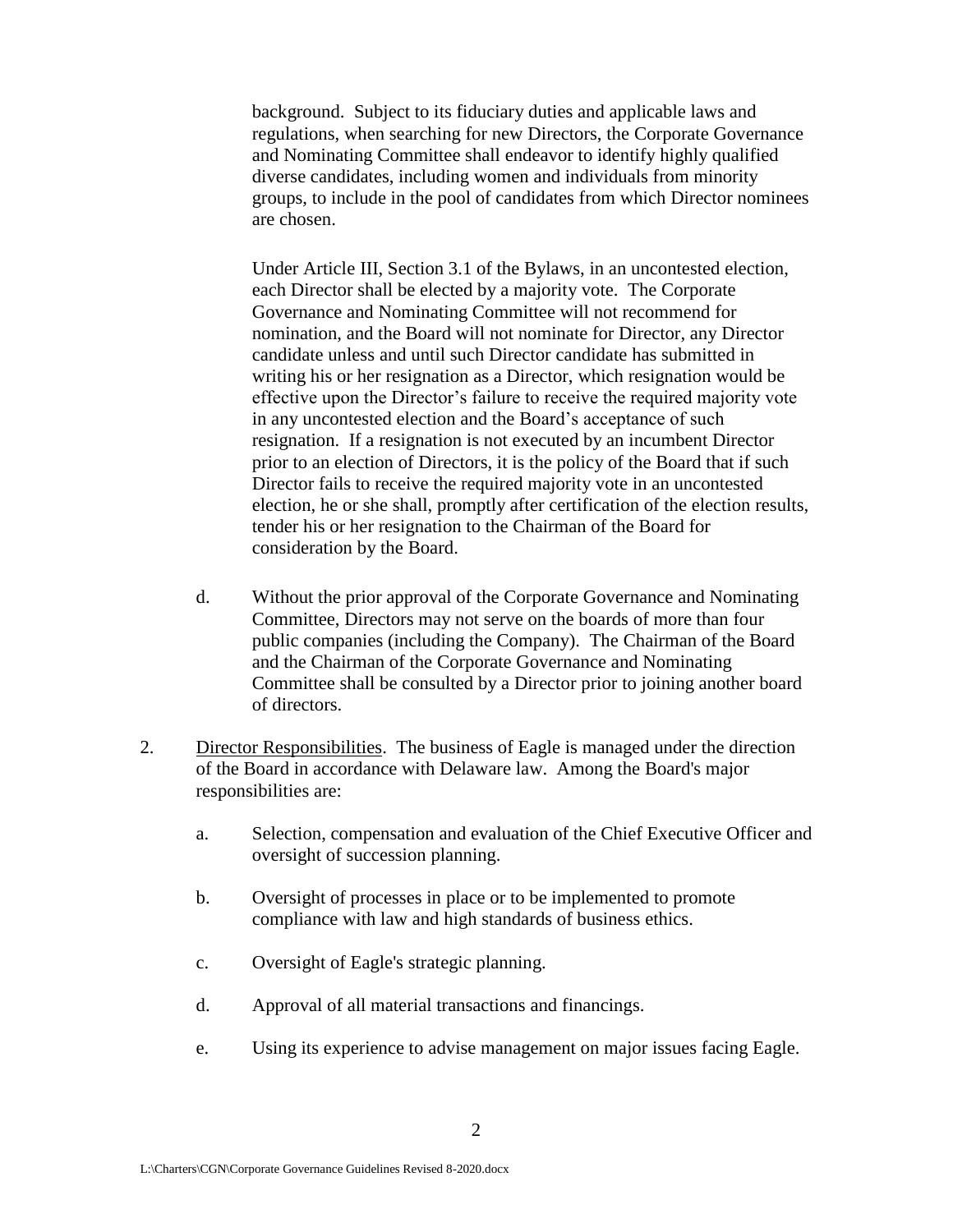f. Considering the results of the evaluation by the Corporate Governance and Nominating Committee of the performance of the Board and its Committees and making appropriate changes where necessary.

Directors are expected to maintain a good attendance record and familiarize themselves with the materials distributed prior to each Board or Committee meeting. All Directors may place items on agendas for Board meetings. Agendas for the meetings of Committees of the Board are cleared by the chair of the Committee, and Committee members may place items on the agenda.

The non-management Directors shall meet immediately after all regularlyscheduled Board meetings without management present. The Chairman of the Board, if he or she is not an officer of the Company, shall preside over all such meetings.

The Directors may elect a Vice Chairman of the Board to act in the place of the Chairman of the Board upon his or her absence or inability to act, and with such other powers and duties as the Board may designate from time to time.

3. Director Access to Management and Independent Advisors. All Directors shall have complete access to members of management and other employees on request to discuss the business and affairs of Eagle.

The Board and its Committees are empowered to hire at Eagle's expense their own financial, legal and other experts to assist them in addressing matters of importance to Eagle.

- 4. Non-Employee Director Compensation. The amount and type of compensation for Eagle's non-employee Directors shall be recommended by the Compensation Committee and shall be approved by the Board. The Compensation Committee shall be authorized to engage outside compensation specialists to assist it in developing its recommendations. Non-employee Director compensation will be set taking into account the size and scope of Eagle's business and the responsibilities of its Directors.
- 5. Director Orientation and Continuing Education. Non-employee Directors will receive a comprehensive orientation from appropriate executives regarding Eagle's business and affairs. Other orientation procedures include meetings with senior executives of Eagle and its major business units. Board meetings are occasionally held outside the corporate office to permit the Directors to visit operating locations of the Eagle companies. As appropriate, management with the advice and input from the Board, shall provide additional educational sessions or presentation for the Board on matters of relevance to Eagle, including corporate governance matters.
- 6. Change in a Director's Status or Circumstances. In the event a Director experiences any of the following, he or she shall promptly notify the Chair of the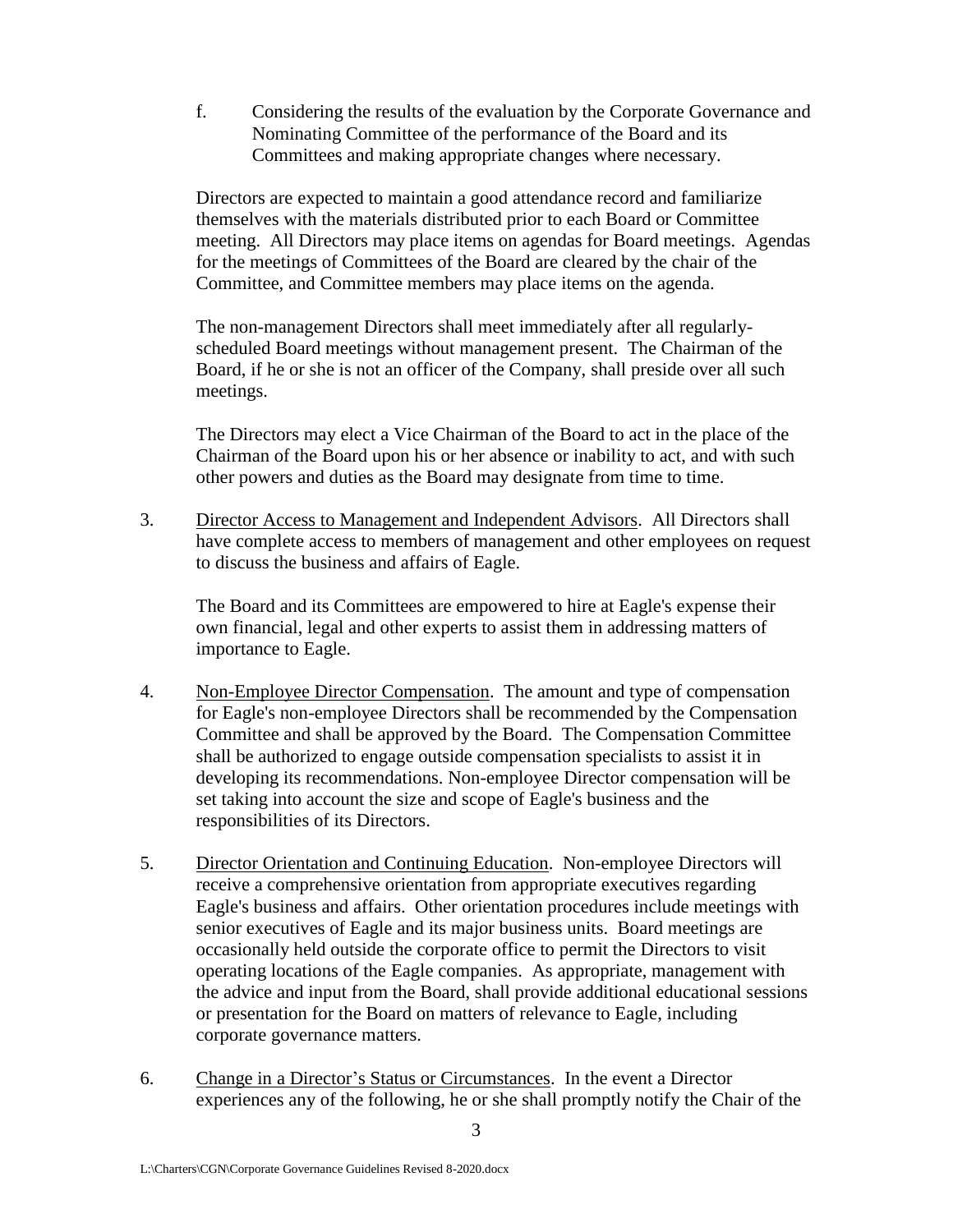Corporate Governance and Nominating Committee and offer to resign from the Board: (a) a material change in such Director's principal business, occupation or position that adversely affects such Director's (i) ability to perform the essential functions and responsibilities of a Director or (ii) qualifications as a Director; (b) a health condition or other personal circumstances that adversely affects such Director's ability to perform the essential functions and responsibilities of a Director; or (c) a change in such Director's status or circumstances that might cause the Board to conclude that the Director is no longer independent. Although not necessarily resulting in a resignation, the offer will provide the Corporate Governance and Nominating Committee the opportunity to consider the appropriateness of continued Board membership and make a recommendation to the Board as to the Director's continuation.

- 7. Evaluation of the Board and its Committees. The Corporate Governance and Nominating Committee shall establish an annual evaluation of the effectiveness of the Board and each Committee, and shall oversee the composition, organization (including its Committee structure, membership and leadership) and practices of the Board.
- 8. Committees. The Board will appoint from among its members, committees it determines are necessary or appropriate in light of the demands of its businesses and applicable requirements. The currently established committees are the Executive Committee, Audit Committee, Corporate Governance and Nominating Committee, Compensation Committee, and Special Situation Stock Option Committee.
	- a. *Committee Composition*. The Corporate Governance and Nominating Committee, Audit Committee, and Compensation Committee will consist solely of independent Directors.
	- b. *Committee Charters*. Each of the Corporate Governance and Nominating Committee, Audit Committee, and Compensation Committee will have a written charter outlining its responsibilities. Such charters will be adopted by the Board based on the recommendation of the applicable Committee.
	- c. *Committee Assignments and Rotation*. Membership of each Committee will be determined by the Board after receiving the recommendation of the Nominating and Corporate Governance Committee. Consideration will be given to rotating Committee memberships and Chairs of the Corporate Governance and Nominating Committee, Audit Committee, and Compensation Committee from time to time.
	- d. *Committee Self-evaluation*. At least annually, each of the Corporate Governance and Nominating Committee, Audit Committee, and Compensation Committee will conduct an evaluation of its performance and effectiveness and will consider whether any changes to the Committee's charter are appropriate.